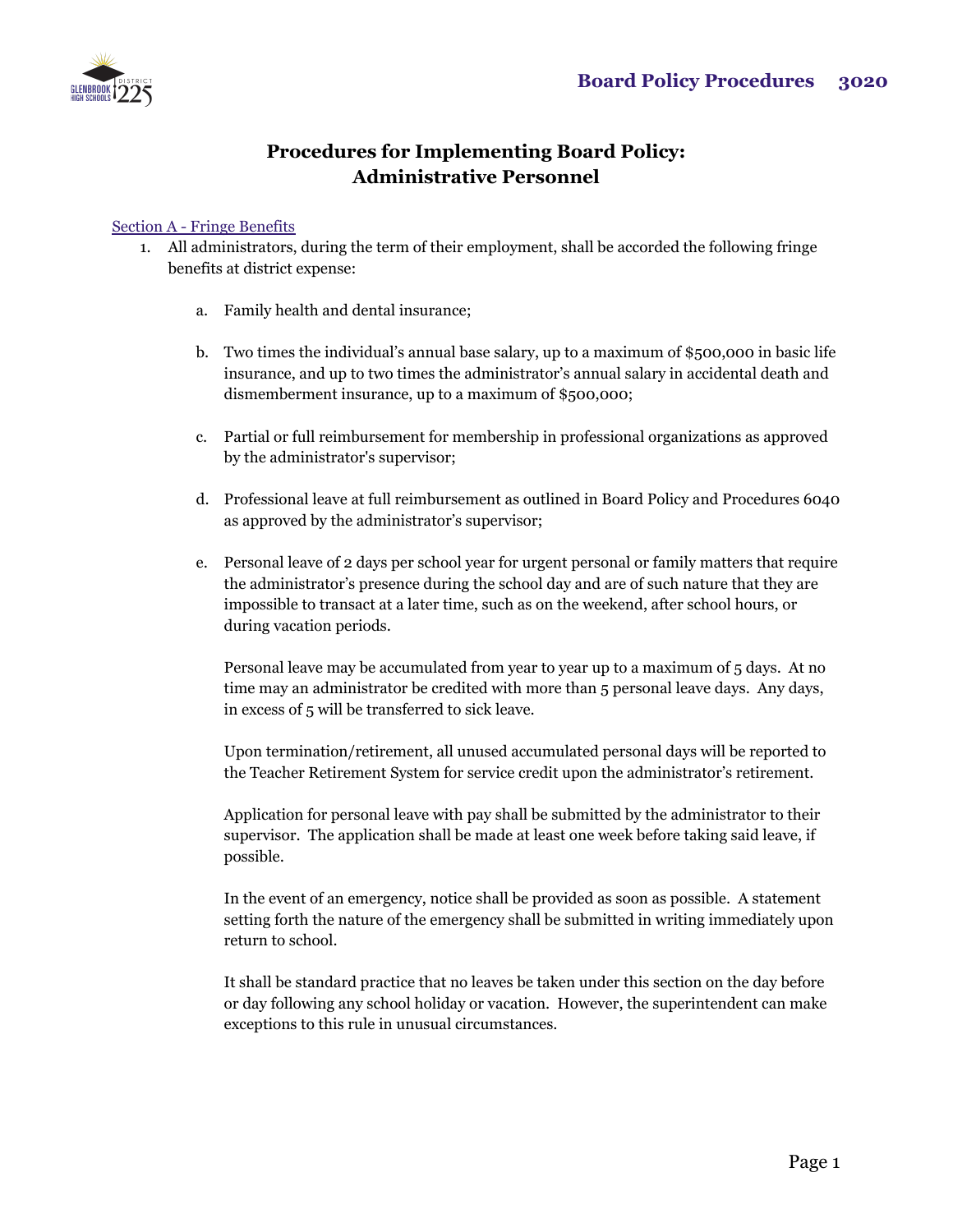

- f. Sick leave of 15 days per year;
- g. Participation in the administrative sick leave bank as provided in Board Policy 6280;
- h. Sabbatical leave as approved by the Board of Education;
- i. Tuition reimbursement in full when courses are approved in advance by the superintendent or designee;
- j. Vacation for personnel as indicated below:

|                                                    | <b>Vacation Days per Year</b>  |                                   |
|----------------------------------------------------|--------------------------------|-----------------------------------|
| <b>Years of Experience</b><br>in the District      | $260 - Day$<br><b>Calendar</b> | <b>239-Day</b><br><b>Calendar</b> |
| 1st year through 5th year                          | 20 days                        | 18 days                           |
| 6th year through 10th year                         | 21 days                        | 19 days                           |
| 11th year through 15th year                        | 22 days                        | 20 days                           |
| 16th year through 20th year                        | 23 days                        | 21 days                           |
| 21st year through 25th year                        | 24 days                        | 22 days                           |
| 26th year and beyond                               | 25 days                        | 23 days                           |
| Vacation is earned and accrued on a monthly basis. |                                |                                   |

Administrators may apply for vacation by submitting a request at least 10 days prior to the requested vacation time to their immediate supervisor through the process outlined by the Human Resources Department. The administrator's supervisor will approve or disapprove the request.

At no time may an administrator be credited with more than 40 vacation days and the Board reserves the right to require any employee to use accumulated vacation days in lieu of being present for work. Any days, in excess of 40, will be transferred to personal leave.

- k. District-recognized legal and granted holidays that fall within the administrator's designated work calendar as provided by Board Policy 3025;
- l. Voluntary termination benefits as provided in Board Policy 6100;